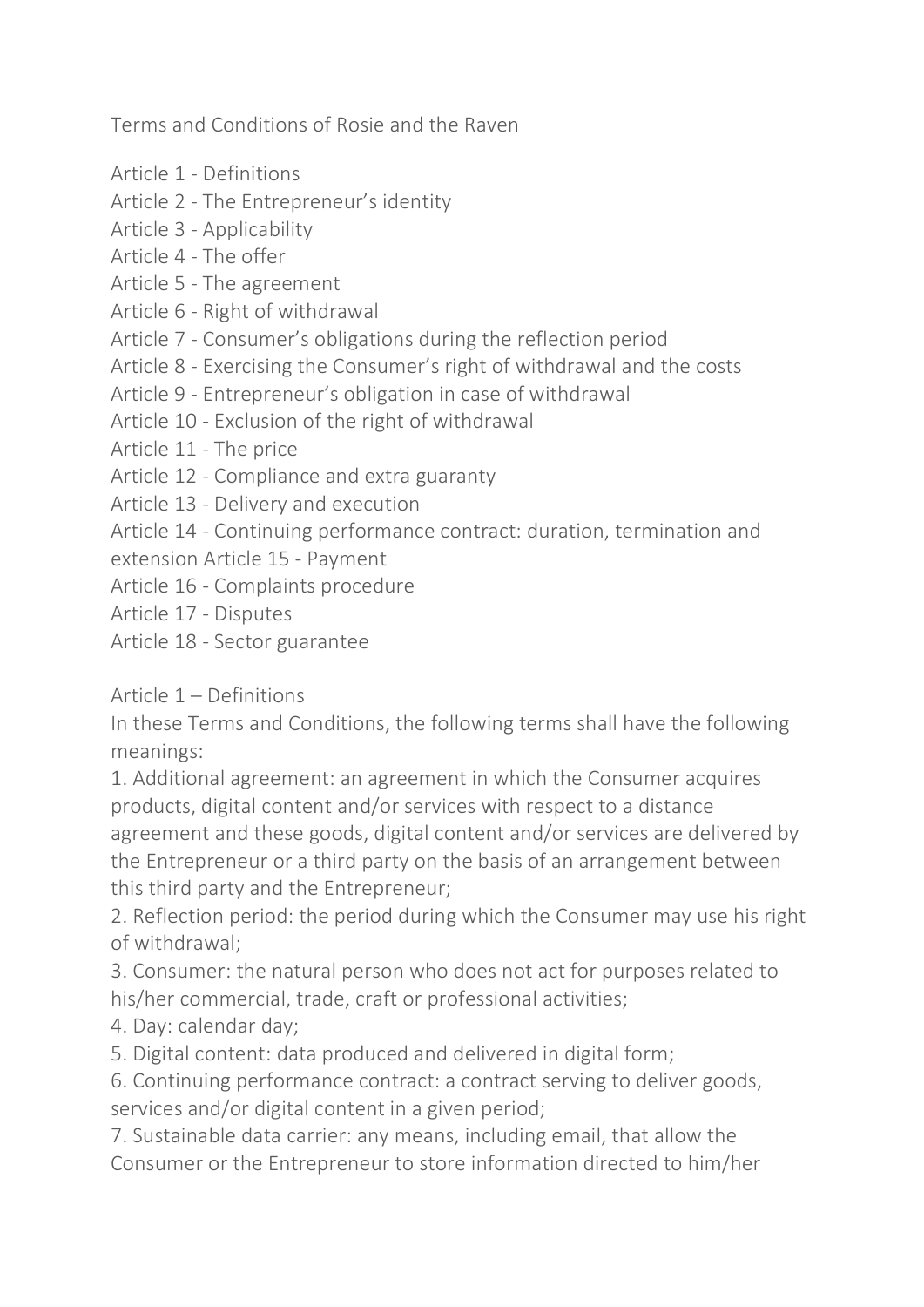personally in such a manner that makes future consultation and use possible during a period that matches the purpose for which the information is destined and which makes unaltered reproduction of the stored information possible.

8. Right of withdrawal: the Consumer's option not to proceed with the distance agreement within the cooling-off period;

9. Entrepreneur: the natural of legal person who provides products, (access to) digital content and or services to Consumers at a distance;

10. Distance contract: a contract concluded by the Entrepreneur and the Consumer within the scope of an organised system for distance selling products, digital content and/or services, whereby exclusive or additional use is made of one or more technologies of distance communication up to the conclusion of the contract;

11. Standard form for withdrawal: the European standard form for withdrawal included in Appendix 1;

12. Technology for distance communication: a means to be used for concluding an agreement without the Consumer and the Entrepreneur being together in the same place at the same time.

Article 2 – The Entrepreneur's identity Rosanne Groeneweg Hilledijk 287 C 3074 GD Rotterdam The Netherlands

Phone number +3161274677

Email address: info@rosieandtheraven.com Chamber of Commerce number: 53198565 VAT number: NL 020907205B01

## Article 3 – Applicability

1.These General Terms and Conditions apply to any offer from the Entrepreneur and to any distance contract concluded by the Entrepreneur and the Consumer.

2.Before concluding a distance contract, the Entrepreneur shall make the text of these General Terms and Conditions available free of charge and as soon as possible. If this is reasonably impossible, the Entrepreneur shall indicate in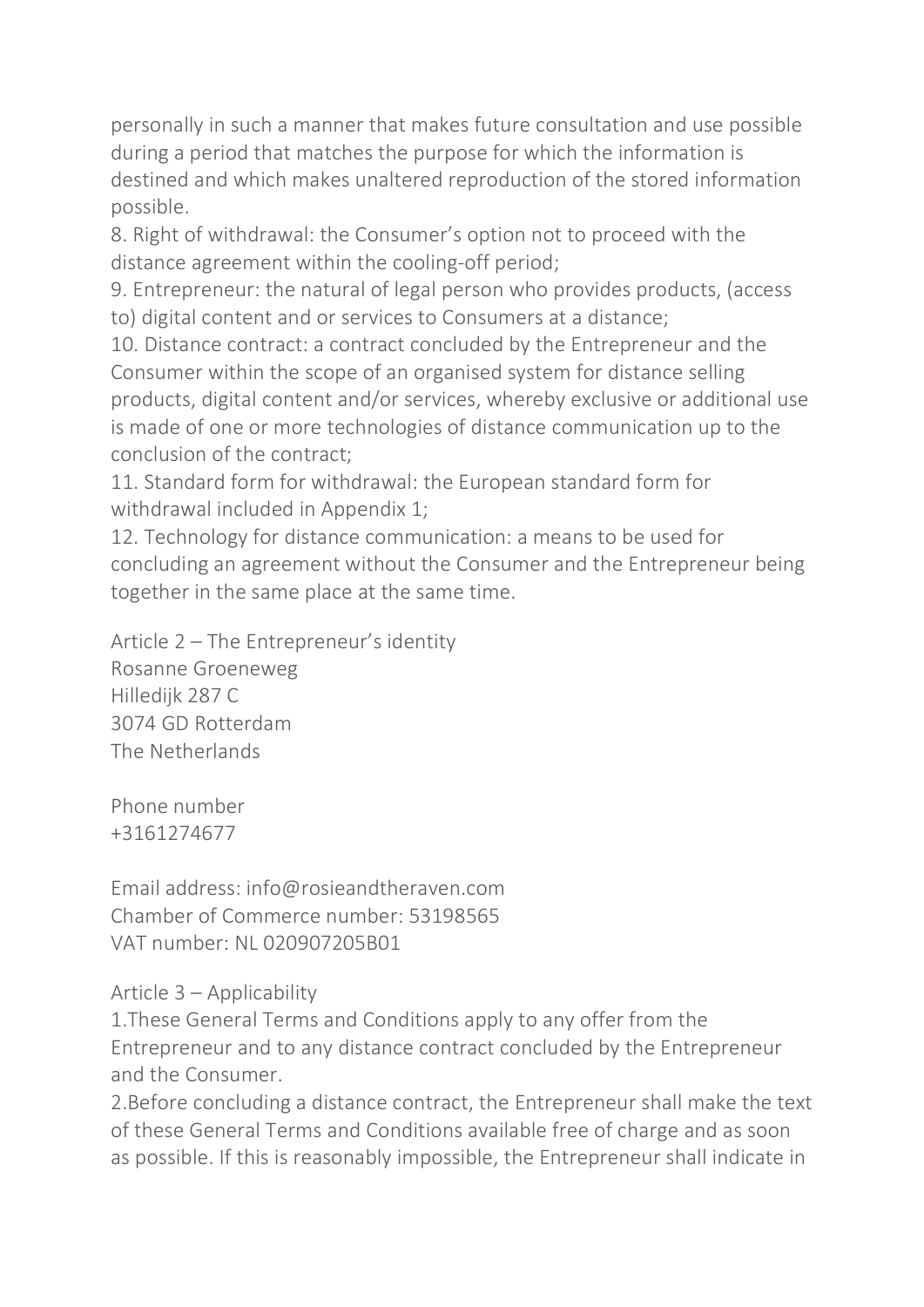what way the General Terms and conditions can be inspected and that they will be sent free of charge if so requested, before the distant contract is concluded.

3.If the distance contract is concluded electronically, the text of these General Terms and Conditions, in deviation from the previous section and before the distance contract is concluded, may also be supplied to the Consumer electronically in such a way that the Consumer can easily store it on a long- term data carrier. If this is reasonably impossible, it will be specified where the General Terms and Conditions can be viewed electronically and that they will be sent to at the Consumer's request free of charge, either via electronic means or otherwise, before concluding the distance contract;

4.In the event that specific product or service condition apply in addition to these General Terms and Conditions, the second and third paragraphs shall apply accordingly, and in the event of contradictory terms and conditions, the Consumer may always appeal to the applicable provision that is most favourable to him/her.

## Article 4 – The offer

1.If an offer is of limited duration or if certain conditions apply, it shall be explicitly stated in the offer.

2.The offer contains a full and accurate description of the products, digital content and/or services offered. The description is suitably detailed to enable the Consumer to assess the products and/or services adequately. If the Entrepreneur makes use of pictures, they are truthful images of the products and/or services provided. Obvious errors or mistakes in the offer do not bind the Entrepreneur.

3. All offers contain such information that it is clear to the Consumer what rights and obligations are attached to accepting the offer.

## Article 5 – The contract

1. Subject to the provisions in paragraph 4, the contract becomes valid when the Consumer has accepted the offer and fulfilled the terms and conditions set.

2. If the Consumer accepted the offer via electronic means, the Entrepreneur shall promptly confirm receipt of having accepted the offer via electronic means. As long as the receipt of said acceptance has not been confirmed, the Consumer may repudiate the contract.

3. If the contract is concluded electronically, the Entrepreneur will take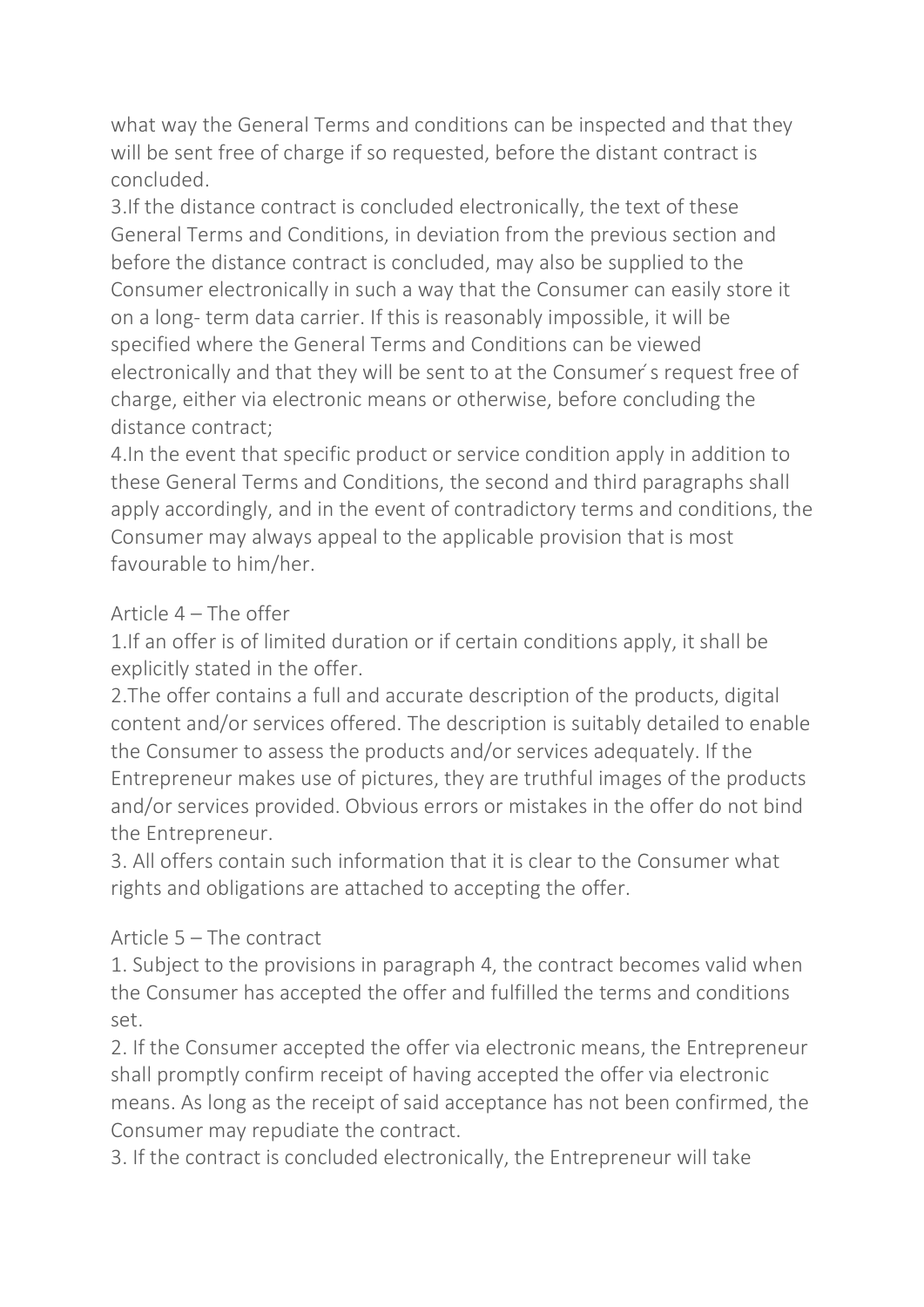appropriate technical and organisational security measures for the electronic data transfer and ensure a safe web environment. If the Consumer can pay electronically, the Entrepreneur shall observe appropriate security measures. 4. The Entrepreneur may, within the limits of the law, gather information about Consumer's ability to fulfil his payment obligations, and all facts and factors relevant to responsibly concluding the distance contract. If, acting on the results of this investigation, the Entrepreneur has sound reasons for not concluding the contract, he is lawfully entitled to refuse an order or request supported by reasons, or to attach special terms to the implementation. 5. Before delivering the product, the Entrepreneur shall send the following

information along with the product, the service or the digital content in writing or in such manner that the Consumer can store it in an accessible manner on a long-term data carrier:

a. the visiting address of the Entrepreneur's business establishment where the Consumer may get into contact with any complaints;

b. the conditions on which and the manner in which the Consumer may exercise the right of withdrawal, or, as the case may be, clear information about his being exempted from the right of withdrawal;

c. the information corresponding to existing after-sales services and guarantees;

d. The price including all taxes of the product, service or digital content, where applicable the delivery costs and the way of payment, delivery or implementation of the distance contract;

e. the requirements for cancelling the contract if the contract has a duration of more than one year or for an indefinite period of time.

f. the standard form for withdrawal if the Consumer has the right of withdrawal.

6.In case of a continuing performance contract, the stipulation in the previous paragraph only applies to the first delivery.

Article 6 – Right of withdrawal

In case of products:

1. The Consumer can repudiate a purchase contract for a product without giving reasons for a period of reflection of at least 14 days. The Entrepreneur may ask the Consumer about the reason for the withdrawal but cannot force him to state his reason(s).

2. The reflection period referred to in sub-clause 1 starts on the day the product is received by the Consumer or by a third party appointed by him in advance and who is not the carrier, or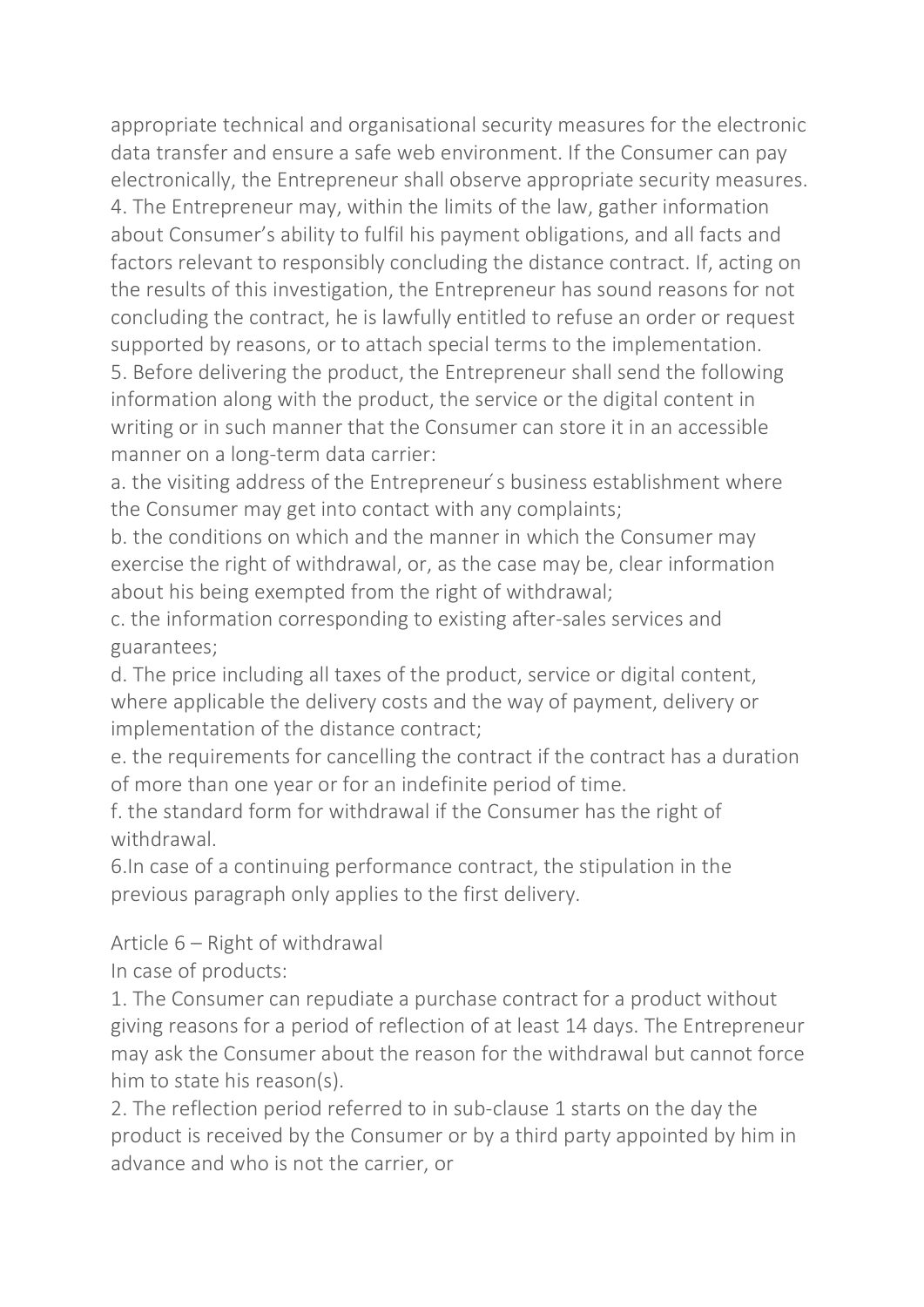a. if the Consumer ordered several products in the same order: the day on which the Consumer or a third party appointed by him received the last product. The Entrepreneur may refuse an order of several products with different delivery dates provided that he clearly informs the Consumer prior to the order process.

b. in case the delivery of a product consists of several batches or parts: the day on which the Consumer or a third party appointed by him received the last batch or the last part.

c. in case of an agreement about regular delivery of products during a given period: the day on which the Consumer or a third party appointed by him received the first product.

In case of services and digital content that is not delivered on a physical carrier:

3. The Consumer can terminate an agreement for services or an agreement for delivery of digital content that is not delivered on a physical carrier without giving reasons during at least 14 days. The Entrepreneur may ask the Consumer about the reason for the withdrawal but cannot force him to state his reason(s).

4. The reflection period referred to in Article 3 starts on the day following the conclusion of the agreement.

Extended reflection period for products, services and digital content that has not been delivered on a physical carrier in case no information is given about the right of withdrawal:

5. If the Entrepreneur has not provided the Consumer with the legally required information about the right of withdrawal or has not provided the standard form for withdrawal, the reflection period expires twelve months after the end of the original reflection period in accordance with the reflection period determined in the previous sub-clauses of this Article. 6. If the Entrepreneur provided the Consumer with the information referred to in the previous article within twelve months after the starting day of the original period of reflection, the period of reflection expires 14 day after the day on which the Consumer received the information.

Article 7 – Consumer's obligations during the time of reflection 1. During this period, the Consumer shall handle the product and the packaging with care. The Consumer shall only unpack or use the product to the extent necessary for establishing the nature, the characteristics and the effect of the product. The guiding principle is that the Consumer may only handle and inspect the product in the manner in which one is allowed to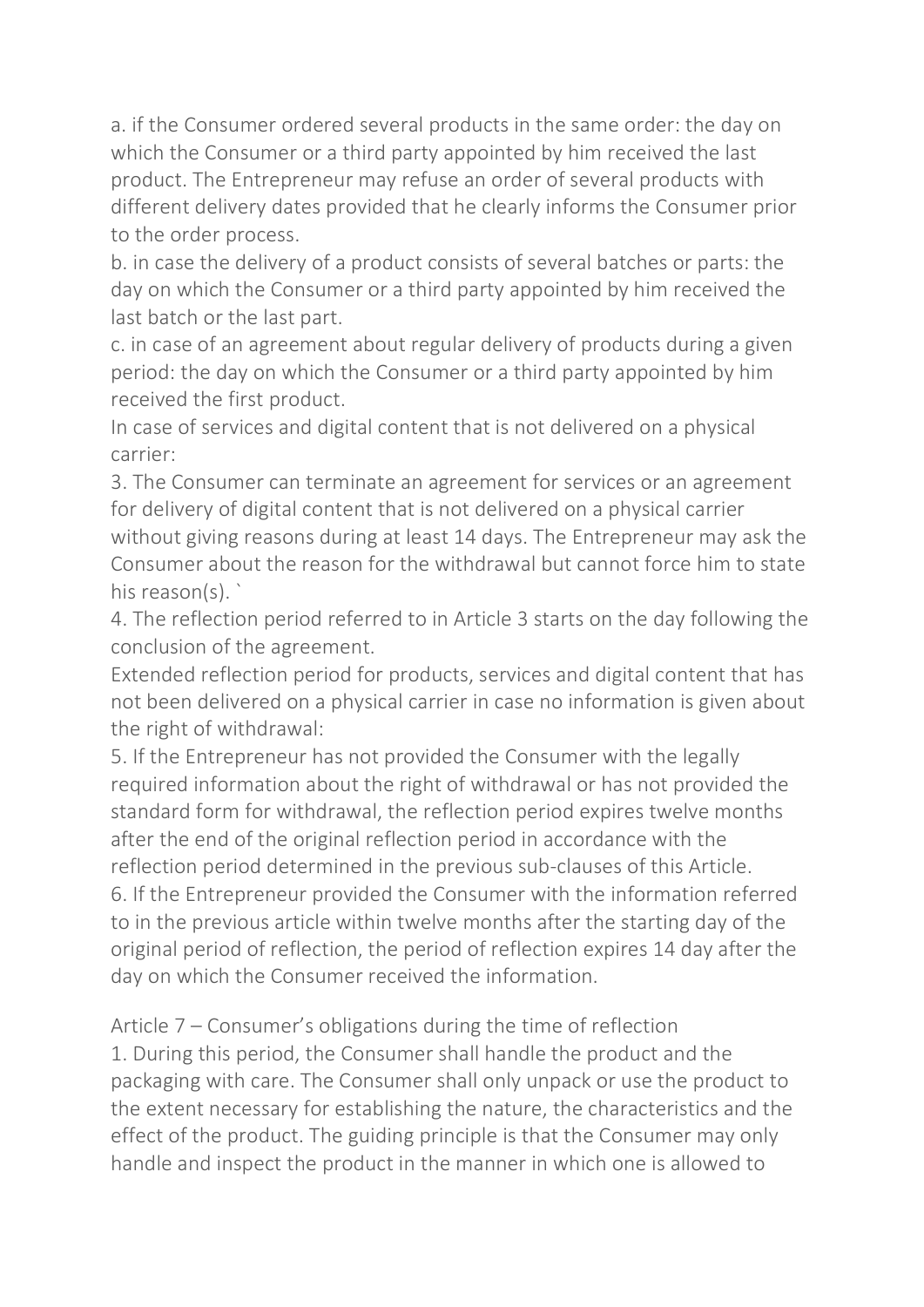handle a product in a shop.

2. The Consumer is only liable for the decrease in value of the product that is caused by the way of handling the product which went further than allowed in sub-section 1.

3. The Consumer is not liable for the decrease in value of the product if the Entrepreneur has not provided him with all legal information about the right of withdrawal before concluding the Agreement.

Article 8 – Exercising the Consumer's right of withdrawal and the costs 1. If the Consumer exercises his right of withdrawal he shall notify the Entrepreneur unambiguously with the standard form for withdrawal within the period of reflection.

2. The Consumer shall return the product or deliver it to (the authorized representative of) the Entrepreneur as soon as possible but within 14 days counting from the day following the notification referred to in sub-clause 1. This need not be done if the entrepreneur offered to collect the product himself. The Consumer observed the period of returning the product in any event if the product is returned before the expiration of the period of reflection.

3. The Consumer shall return the product with all delivered accessories and if reasonably possible in the original state and packing and in conformity with reasonable and clear instructions given by the Entrepreneur.

4. The risk and the burden of proof for the correct and timely exercise of the right of withdrawal fall on the Consumer.

5. The Consumer shall bear the direct costs of returning the product. If the Entrepreneur has not reported that the Consumer has to bear these costs or if the Entrepreneur pointed out that he will bear the costs himself, the Consumer need not pay the cost of returning the product.

6. If the Consumer withdraws after having first explicitly requested that the performance of a service or the supply of gas, water or electricity having not been made ready for sale not be started in a limited volume or given quantity during the period of reflection, the Consumer shall pay the Entrepreneur an amount that is equal to the part of the obligation already performed at the time of withdrawal as compared with the full compliance of the obligation. 7. The Consumer does not bear the costs for performing services for the

supply of water, gas or electricity that had not been made ready for sale in a limited volume or quantity, or for the supply of district heating if:

a. the Entrepreneur has not provided the Consumer with the statutorily required information about the right of withdrawal, the compensation of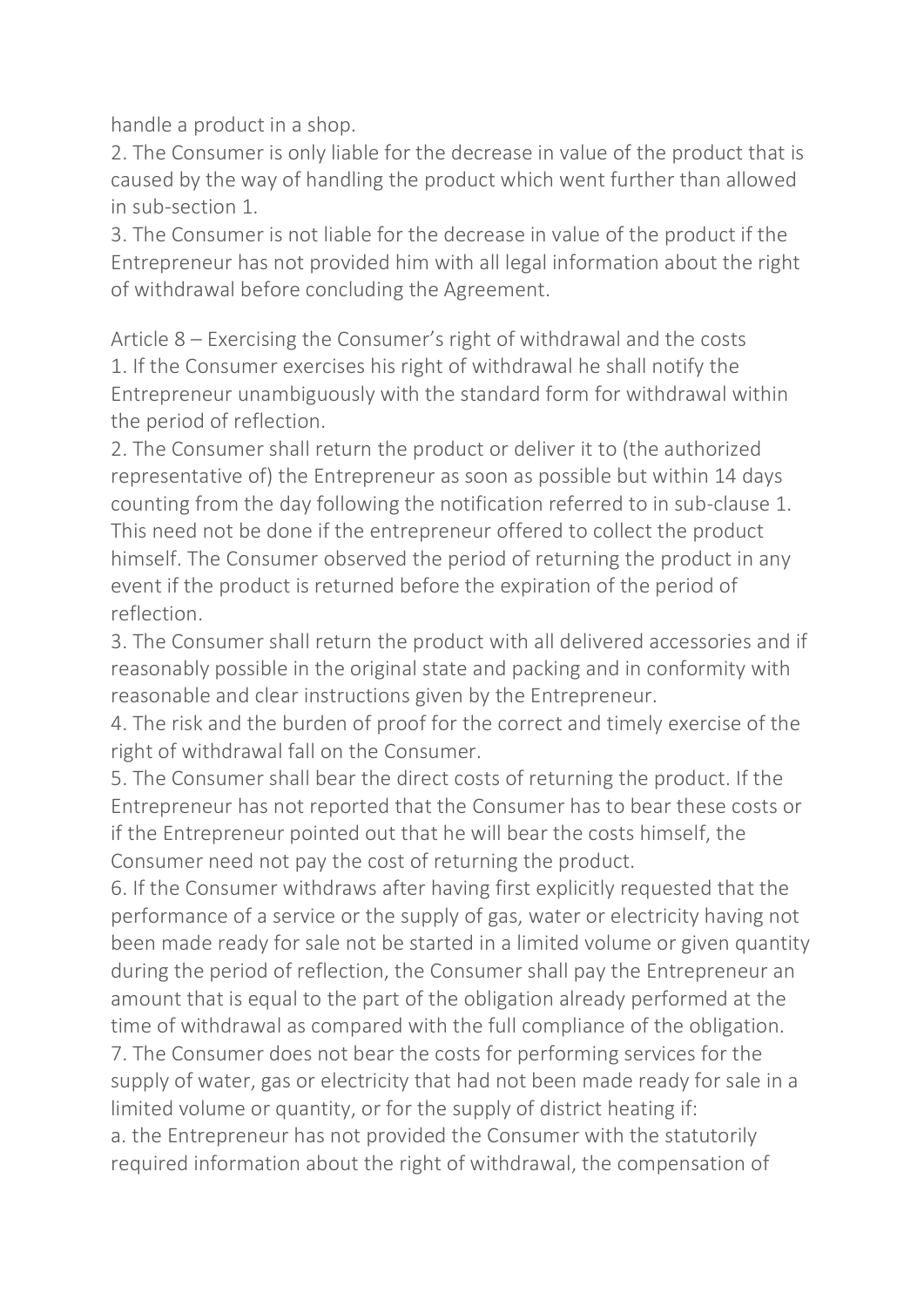costs in case of withdrawal or the standard form for withdrawal, or b. if the Consumer has not explicitly requested that the performance of the service or the supply of gas, water and electricity or district heating be started during the period of reflection.

8. Consumer does not bear any cost for the full or partial delivery of digital content not stored on a physical carrier if

a. prior to the delivery, he has not explicitly consented to start performance of the agreement before the end of the period of reflection;

b. he did not acknowledge to lose his right of withdrawal when giving consent; or

c. the Entrepreneur failed to confirm the Consumer's statement.

9. If the Consumer exercises his right of withdrawal, all additional agreements end by operation of law.

Article 9 – Entrepreneur's obligations in case of withdrawal 1. If the Entrepreneur makes the notification of withdrawal by electronic means possible, he shall promptly send a return receipt.

2. The Entrepreneur shall reimburse all payments made by the Consumer, including any delivery costs that the Consumer may charge for the returned product, as soon as possible but within 14 days following the day on which the Consumer notified him of the withdrawal. Unless the Entrepreneur offers to collect the product himself, he can wait with paying back until having received the product or until the Consumer proved that he returned the product, whichever occurs first.

3. The Entrepreneur shall make use of the same means of payment that the Consumer used, unless the Consumer consents to another method. The reimbursement is free of charge for the Consumer.

4. If the Consumer opted for a more expensive method of delivery instead of the cheapest standard delivery, the Entrepreneur need not reimburse the additional costs for the more expensive method.

Article 10 - Exclusion of the right of withdrawal

The Entrepreneur can exclude the following products and services from the right of withdrawal but only if the Entrepreneur notified this clearly when making the offer or at any rate in good time before concluding the agreement:

1. Products or services with a price that is subject to fluctuations in the financial market on which the Entrepreneur has no influence and which may occur within the period of withdrawal;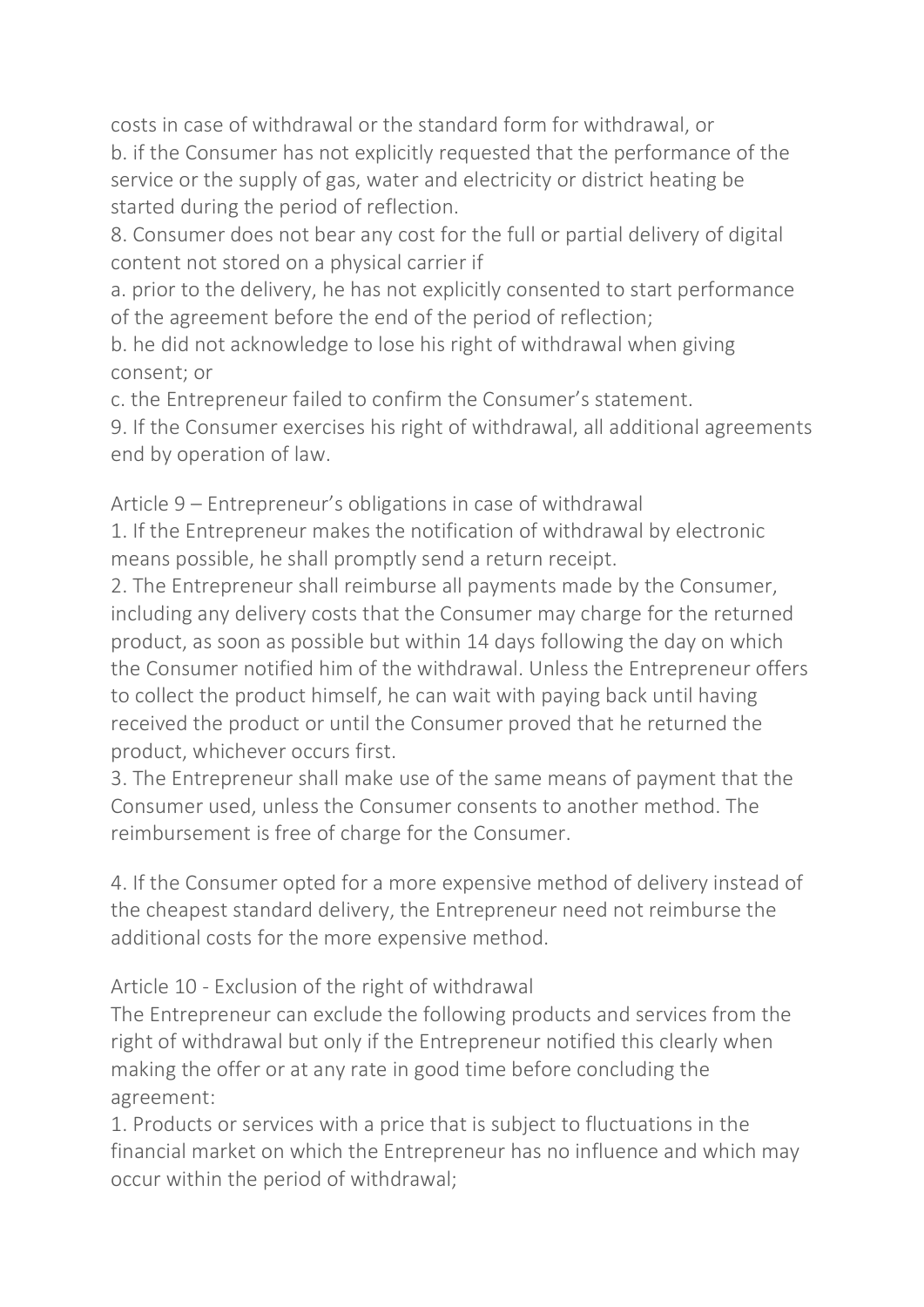2. Agreements that are concluded during a public auction. A public auction is defined as a selling method whereby the Entrepreneur offers products, digital content and/or services to the Consumer who is personally present or has the possibility to be personally present at the auction under the direction of an auctioneer and whereby the successful bidder is obliged to purchase the products, the digital content and/or the services.

3. Services agreements, after full performance of the service, but only if a. the performance started with the Consumer's explicit prior consent; and b. the Consumer stated that he will lose his right of withdrawal as soon as the Entrepreneur has fully performed the agreement.

4. Services agreements for making accommodation available when a certain period of implementation is provided and other than for residential purposes, goods transports, car rental services and catering;

5. Agreements related to leisure activities when a certain date or period of performance is arranged in the agreement;

6. Products manufactured in accordance with the Consumer's specifications which are not prefabricated and which are produced on the basis of a Consumer's individual choice or decision or which are intended for a specific person;

7. Perishable products or products with a limited durability.

8.Sealed products which are for health or hygiene reasons not suitable for being returned and of which the seal was broken;

9. Products which for their nature are irreversibly mixed with other products; 10. Alcoholic drinks of which the price has been agreed upon at the

conclusion of the agreement but of which the delivery can take place only after 30 days, and whose real value depends on fluctuations in the market which the Entrepreneur cannot affect.

11. Sealed audio and video recordings and computer programs of which the seals were broken after delivery;

12. Newspapers, periodicals or magazines, with the exception of subscriptions to them;

13. The delivery of digital content other than on a physical carrier, but only if: a. the performance was started with the Consumer's explicit prior consent; b. the Consumer stated that he will lose his right of withdrawal by doing so.

## Article 11 - The price

1. The prices of the products and/or services provided shall not be raised during the validity period given in the offer, subject to changes in price due to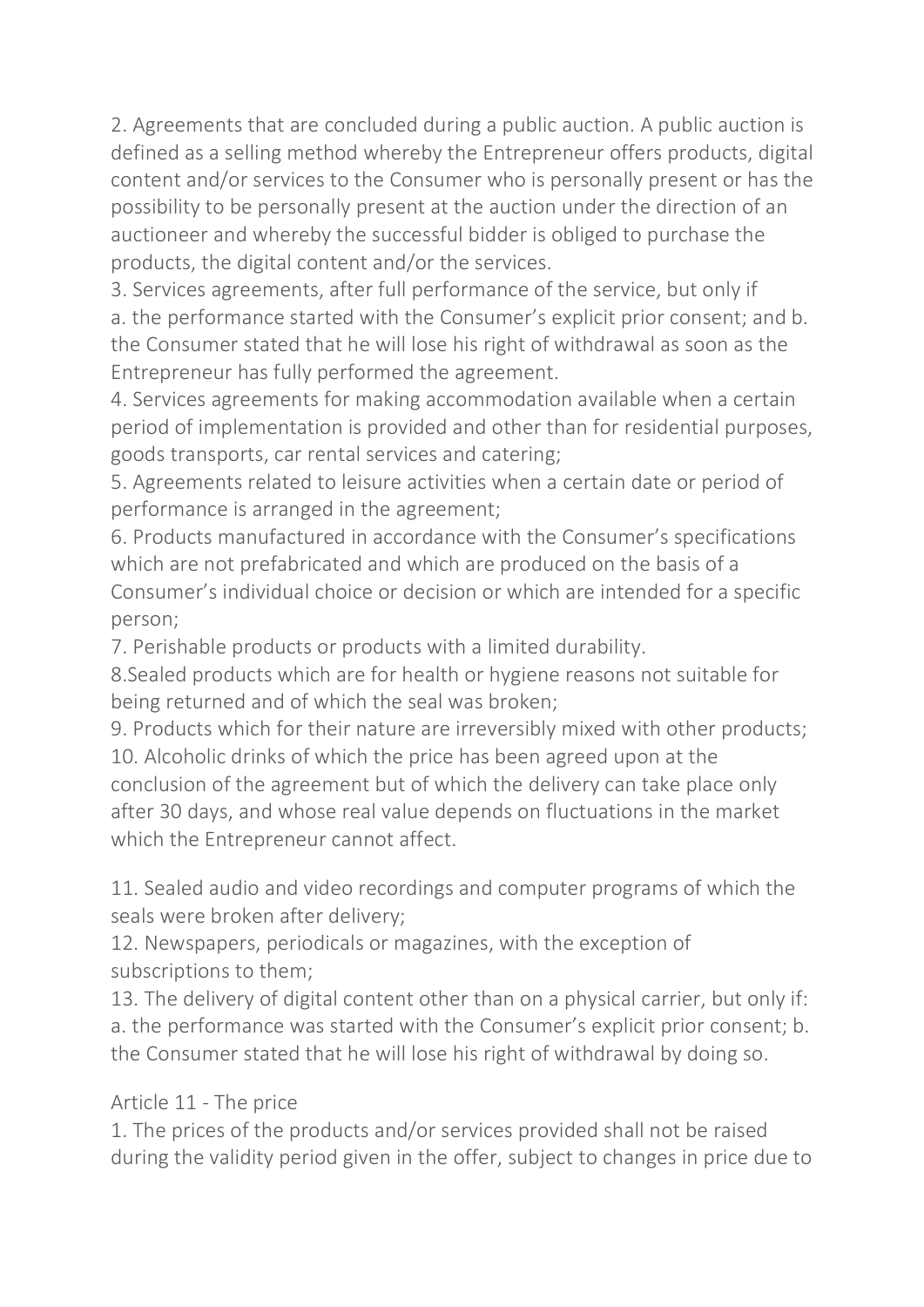changes in VAT rates.

2. Contrary to the previous paragraph, the Entrepreneur may offer products or services whose prices are subject to fluctuations in the financial market that are beyond the Entrepreneur's control, at variable prices. The offer will state the possibility of being subject to fluctuations and the fact that any indicated prices are target prices.

3. Price increases within 3 months after concluding the contract are permitted only if they are the result of new legislation.

4.Price increases from 3 months after concluding the contract are permitted only if the Entrepreneur has stipulated it and

a. they are the result of legal regulations or stipulations, or

b the Consumer has the authority to cancel the contract before the day on which the price increase starts.

5. All prices indicated in the provision of products or services are including VAT.

Article 12 – Performance of an agreement and extra Guarantee 1. The Entrepreneur guarantees that the products and/or services comply with the contract, with the specifications listed in the offer, with reasonable requirements of usability and/or reliability and with the existing statutory provisions and/or government regulations on the day the contract was

concluded. If agreed, the Entrepreneur also guarantees that the product is suitable for other than normal use.

2. An extra guarantee offered by the Entrepreneur, his Supplier, Manufacturer or Importer shall never affect the rights and claims the Consumer may exercise against the Entrepreneur about a failure in the fulfilment of the Entrepreneur's obligations if the Entrepreneur has failed in the fulfilment of his part of the agreement.

3. 'Extra guarantee' is taken to mean each obligation by the Entrepreneur, his Supplier, Importer or Manufacturer in whom he assigns certain rights or claims to the Consumer that go further than he is legally required in case he fails in the compliance with his part of the agreement.

## Article 13 – Delivery and execution

1. The Entrepreneur shall exercise the best possible care when booking orders and executing product orders and when assessing requests for the provision of services.

2. The place of delivery is at the address given by the Consumer to the Entrepreneur.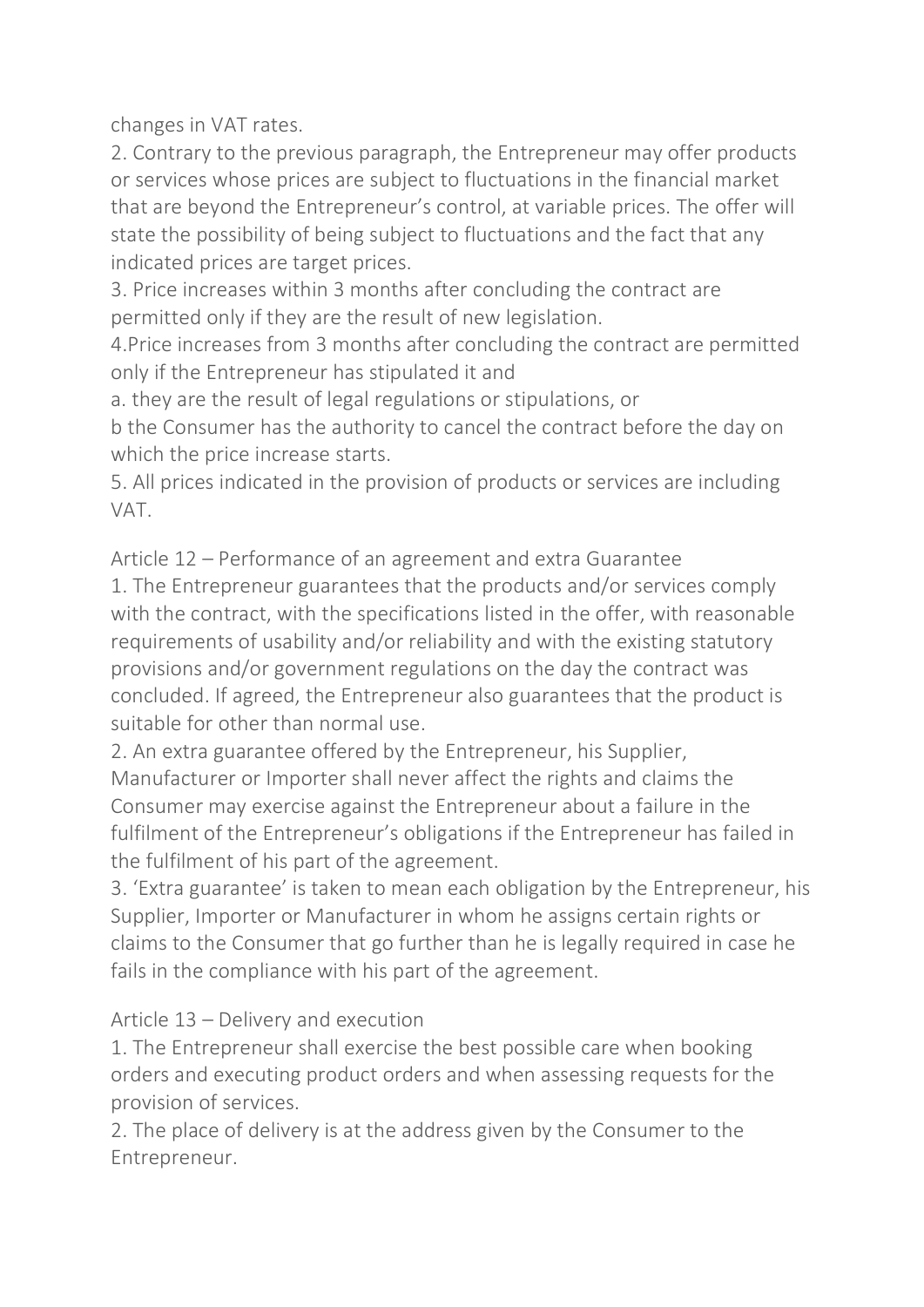3. With due observance of the stipulations in Article 4 of these General Terms and Conditions, the Entrepreneur shall execute accepted orders with convenient speed but at least within 30 days, unless another delivery period was agreed on. If the delivery has been delayed, or if an order cannot be filled or can be filled only partially, the Consumer shall be informed about this within one month after ordering. In such cases, the Consumer is entitled to repudiate the contract free of charge and with the right to possible compensation.

4. After repudiation in conformity with the preceding paragraph, the Entrepreneur shall return the payment made by the Consumer promptly but at least within 30 days after repudiation.

5. The risk of loss and/or damage to products will be borne by the Entrepreneur until the time of delivery to the Consumer or a representative appointed in advance and made known to the Consumer, unless explicitly agreed otherwise.

Article 14 – Continuing performance agreements: duration, termination and renewal

Termination:

1. The Consumer may at all times terminate a contract that was concluded for an indefinite time and which extends to the regular delivery of products (including electricity) or services, with due observance of the termination rules and subject to not more than one month's notice.

2. The Consumer may at all times terminate a contract that was concluded for a specific time and which extends to the regular delivery of products (including electricity) or services at the end of the specific period, with due observance of the termination rules and a subject to not more than one month's notice.

3. The Consumer can cancel the agreements mentioned in the preceding paragraphs:

- at any time and not be limited to termination at a particular time or in a given period;

- at least in the same way as they were concluded by him;

- at all times with the same notice as the Entrepreneur stipulated for himself. Extension:

4. An agreement concluded for a definite period which extends to the regular delivery of products (including electricity) or services may not be automatically extended or renewed for a fixed period.

5. Notwithstanding the preceding paragraph, a contract for a definite period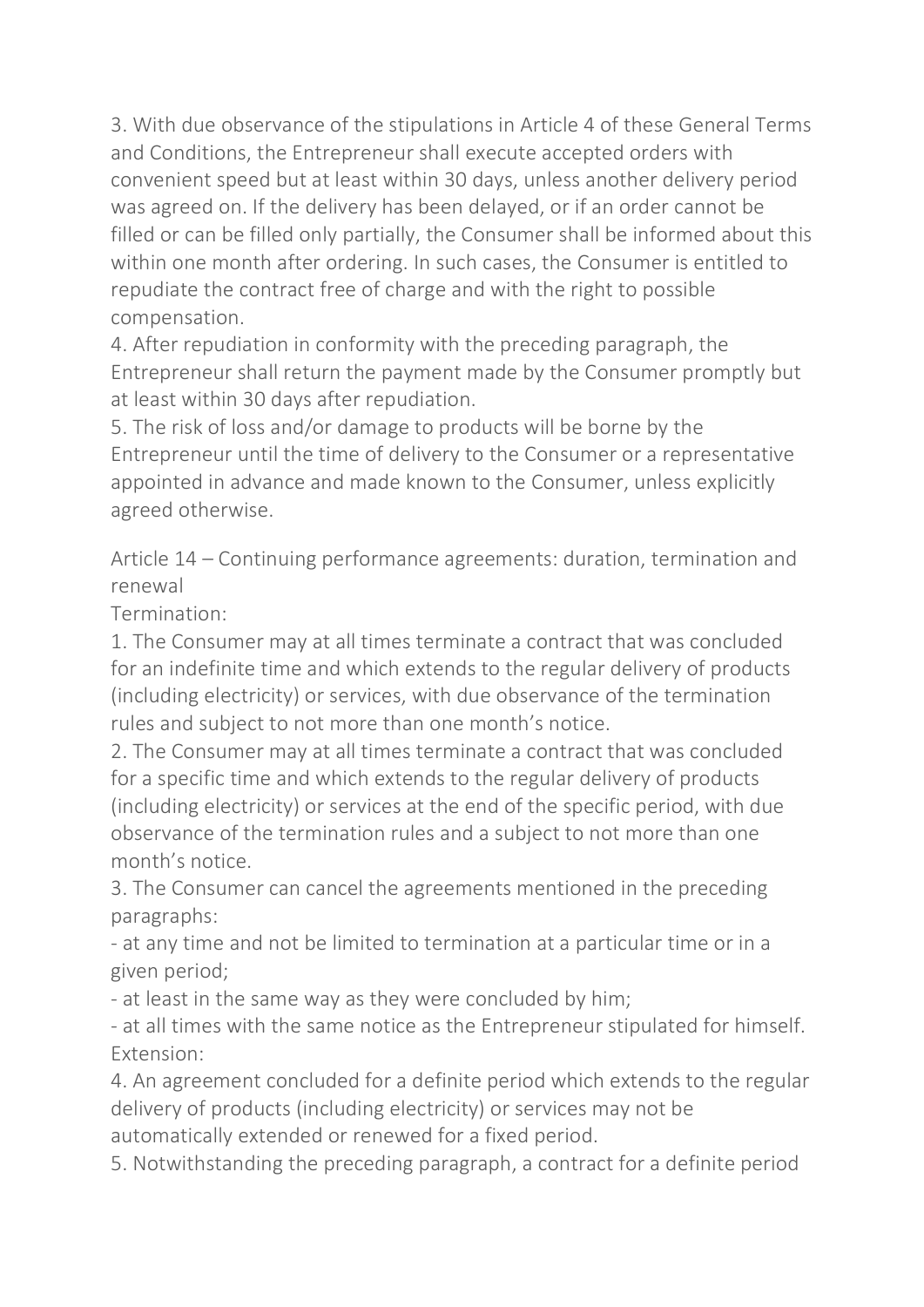which extends to the regular delivery of dailies, newspapers, weekly newspapers and magazines, may tacitly be renewed for specific period of three months at the most if the Consumer can terminate this extended agreement towards the end of the extension with a notice of one month at the most.

6. An agreement concluded for a definite period and which extends to the regular delivery of products or services may only be extended tacitly for an indefinite period if the Consumer can cancel it at any time with a notice of one month. The notice is three months at the most in vase the contract is about a delivery of dailies, newspapers and weeklies and magazines occurring regularly but less than once a month.

7. An agreement with limited duration of regular delivery of trial dailies, newspapers, weeklies and magazines (trial or introductory subscription) is not renewed tacitly and ends automatically after the trial or introductory period.

## Duration:

8. If the duration of a contract is more than one year, the Consumer may terminate the contract at any time after one year with a notice of not more than one month, unless reasonableness and fairness resist the termination before the end of the agreed term.

## Article 15 – Payment

1. Unless otherwise stipulated in the agreement or in the additional conditions, the amounts to be paid by the Consumer must be settled within 14 days after the period of reflection, or if there is no period of reflection within 14 days after concluding the agreement. In case of an agreement to provide a service, this period starts on the day that the Consumer received the confirmation of the agreement.

2. When selling products to Consumers, it is not permitted to negotiate an advance payment of more than 50% in the General Terms and Conditions. If an advance payment was agreed, the Consumer may not assert any right regarding the execution of the order in question or the service(s) in question before making the agreed advance payment.

3. The Consumer has the duty to inform the Entrepreneur promptly of possible inaccuracies in the payment details that were given or specified. 4. In case the Consumer has not complied with his payment obligation(s) in time, and the Entrepreneur has pointed out to him that the payment was late and allowed the Consumer a period of 14 days to comply with the payment obligations, the Consumer is to pay the statutory interest on the amount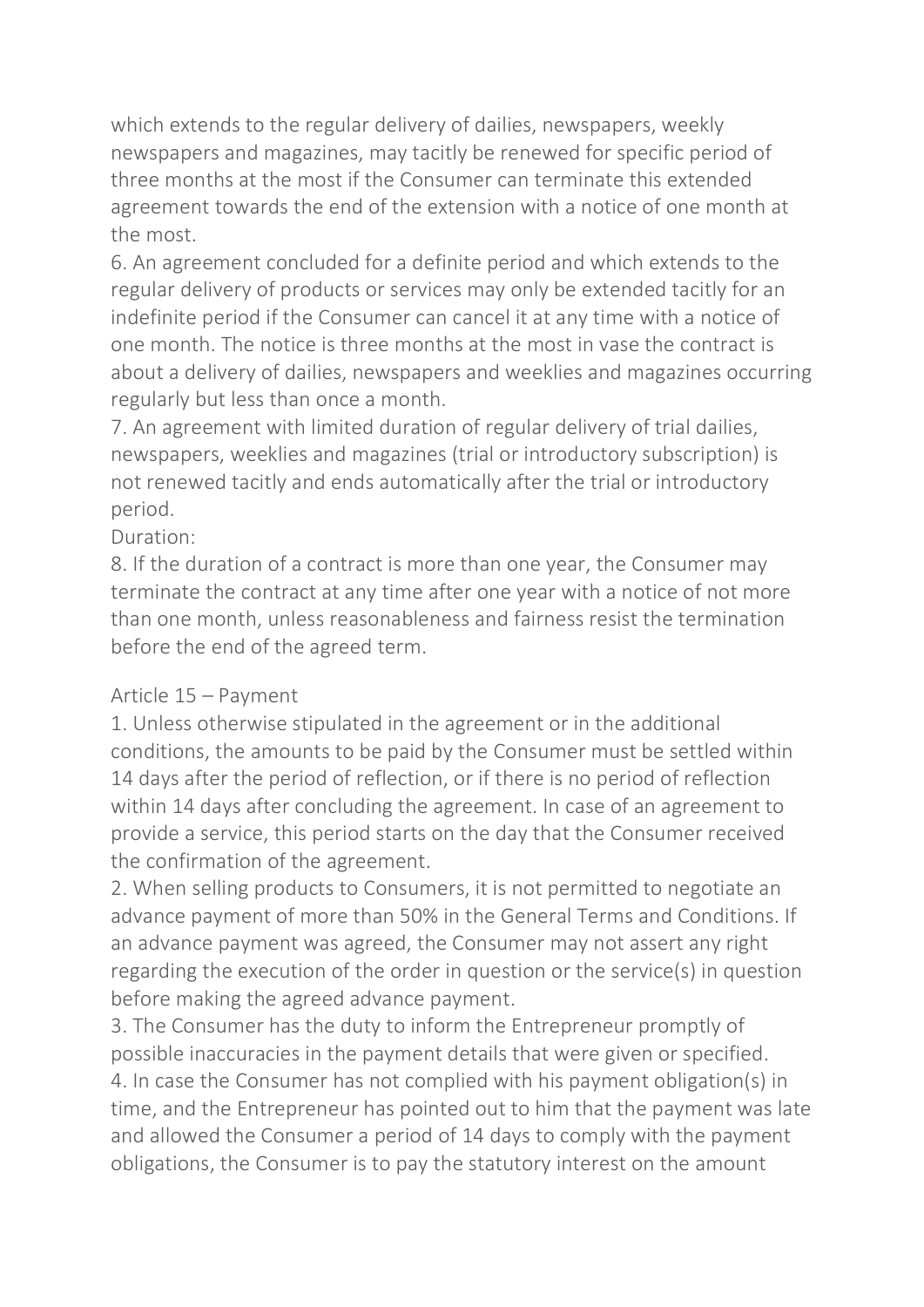payable and the Entrepreneur is entitled to charge the Consumer with any extrajudicial collection costs. These extrajudicial collection costs amount to no more than 15% for outstanding amounts up to € 2,500, 10% for the following  $\epsilon$  2,500 and 5% for the following  $\epsilon$  5000, with a minimum of  $\epsilon$  40. The Entrepreneur may deviate from the aforementioned amounts and percentages in favour of the Consumer.

# Article 16 – Complaints procedure

1. The Entrepreneur shall have a sufficiently notified complaints procedure in place, and shall handle the complaint in accordance with this complaint procedure.

2. Complaints about the performance of the contract shall be submitted fully and clearly described to the Entrepreneur within a reasonable time after the Consumer discovered the defects

3. The complaints submitted to the Entrepreneur shall be replied within a period of 14 days after the date of receipt. Should a complaint require a foreseeable longer time for handling, the Entrepreneur shall respond within 14 days with a notice of receipt and an indication when the Consumer can expect a more detailed reply.

4. If the complaint cannot be solved in joint consultation within a reasonable time or within 3 months after submitting the complaint, there will be a dispute that is open to the dispute settlement rules.

## Article 17 - Disputes

1. Contracts between the Entrepreneur and the Consumer to which these General Terms and Conditions apply, are exclusively governed by Dutch law. 2. With due observance of the provisions set out below, the disputes between the Consumer and the Entrepreneur about the formation or the performance of contracts related to products or services that the Entrepreneur must deliver or has already delivered can be submitted by both the Consumer and the Entrepreneur to Geschillencommissie Webshop, Postbus 90600, 2509 LP, The Hague (Den Haag) (www.sgc.nl).

3. A dispute is handled by the Disputes Committee [Geschillencommissie] only if the Consumer submitted his/her complaint to the Entrepreneur within a reasonable period.

4. The dispute must have been submitted in writing to the Geschillencommissie Webshop within three months after arising of the dispute.

5. If the Consumer wishes to submit a dispute to the Geschillencommissie,